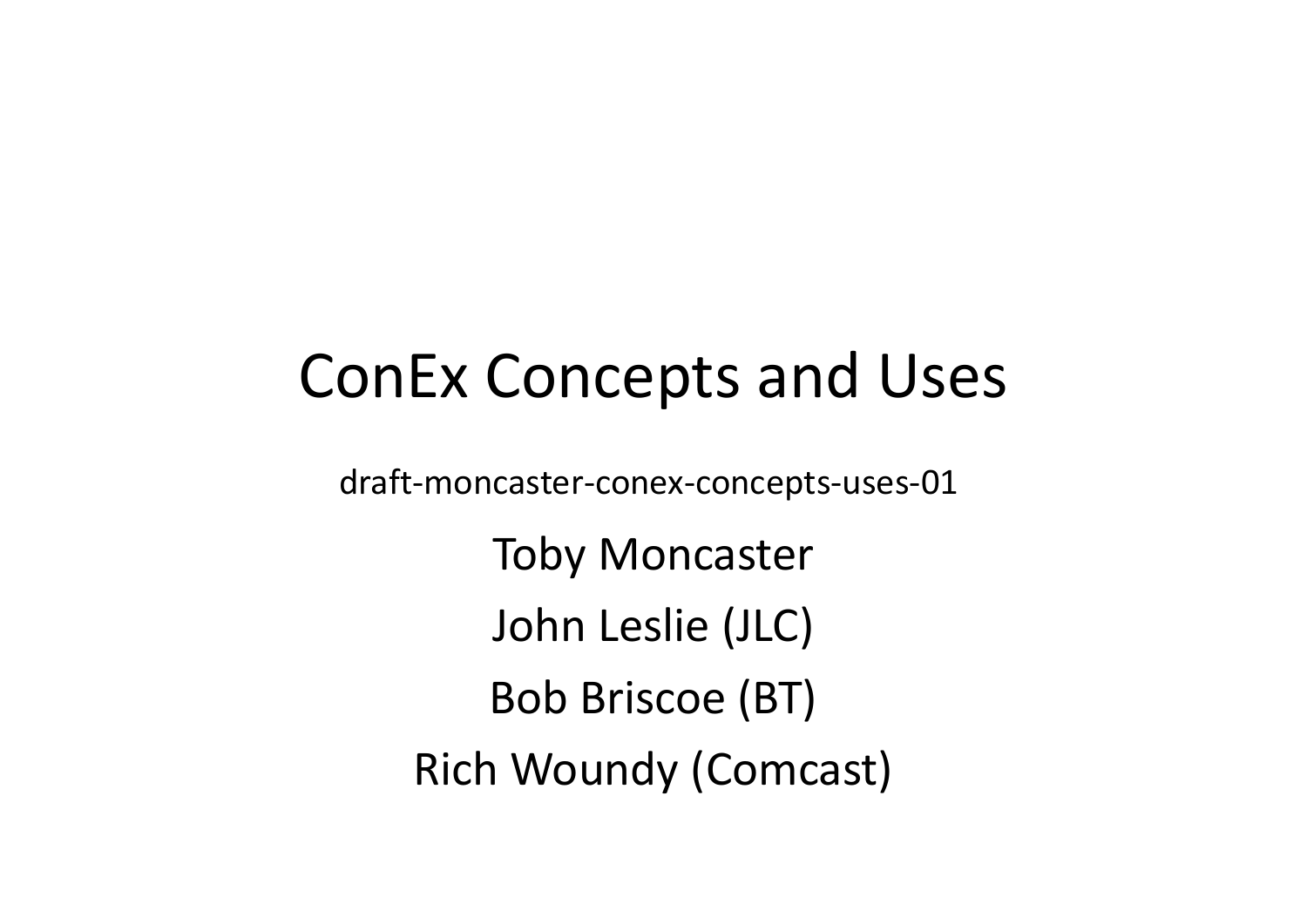#### draft status

draft-moncaster-conex-concepts-uses-01

- Individual draft
- Intended charter milestone: use-cases
- Intended status: Informational
- •Intended next step: WG item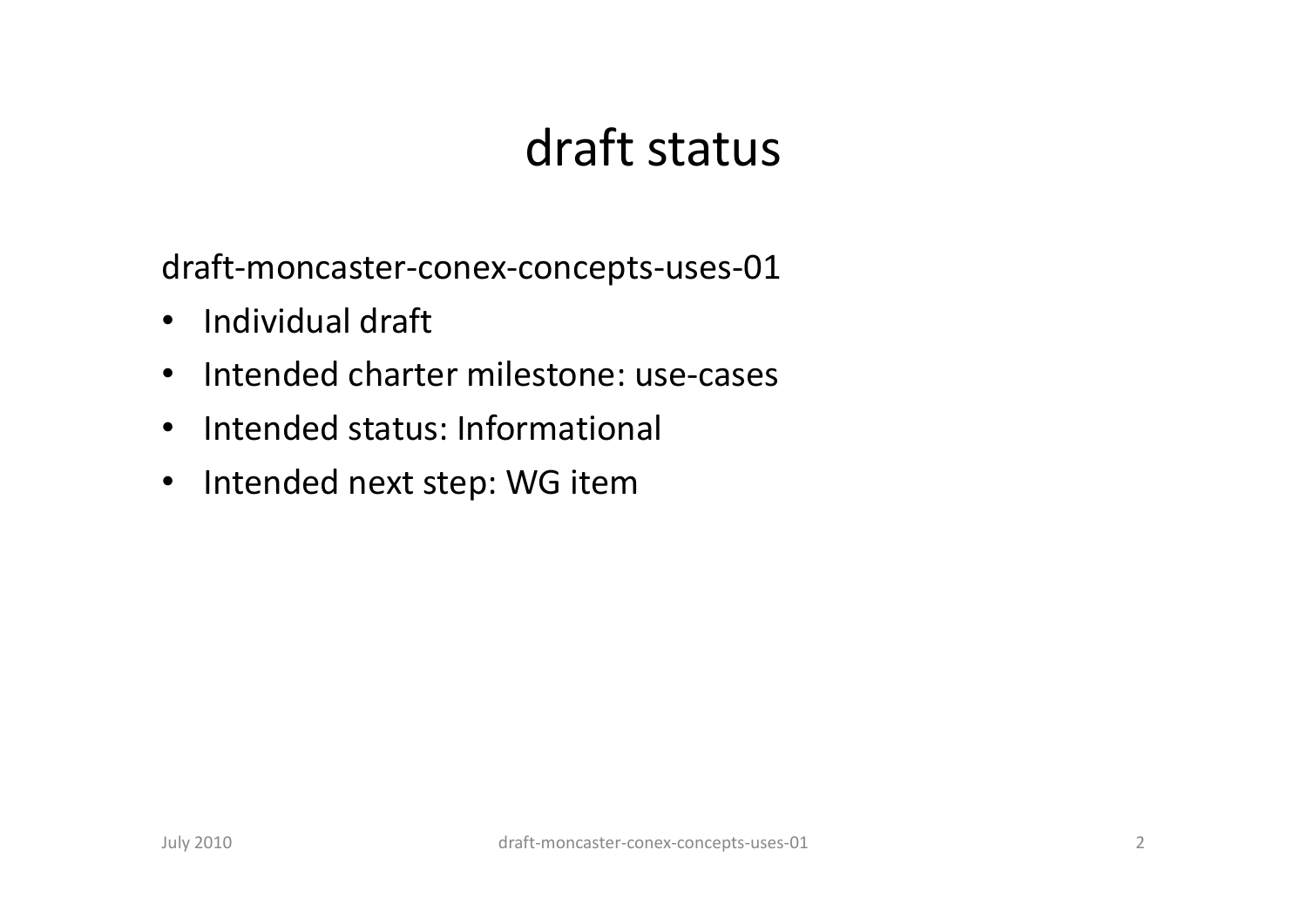## **Overview**

- $\triangleright$  The problem
- **► Congestion marking (ECN)**
- Congestion exposure
- **► Where do we stand?**
- $\triangleright$  ConEx use cases
	- $\bullet$ ConEx components
	- Traffic management $\bullet$ 
		- *Managing the right traffic*
		- *Encouraging better congestion control*
		- *Targeted capacity provisioning*
	- $\bullet$ Other use cases
- **▶ Questions**
- **► Next Steps**

#### $\triangleright$  Summary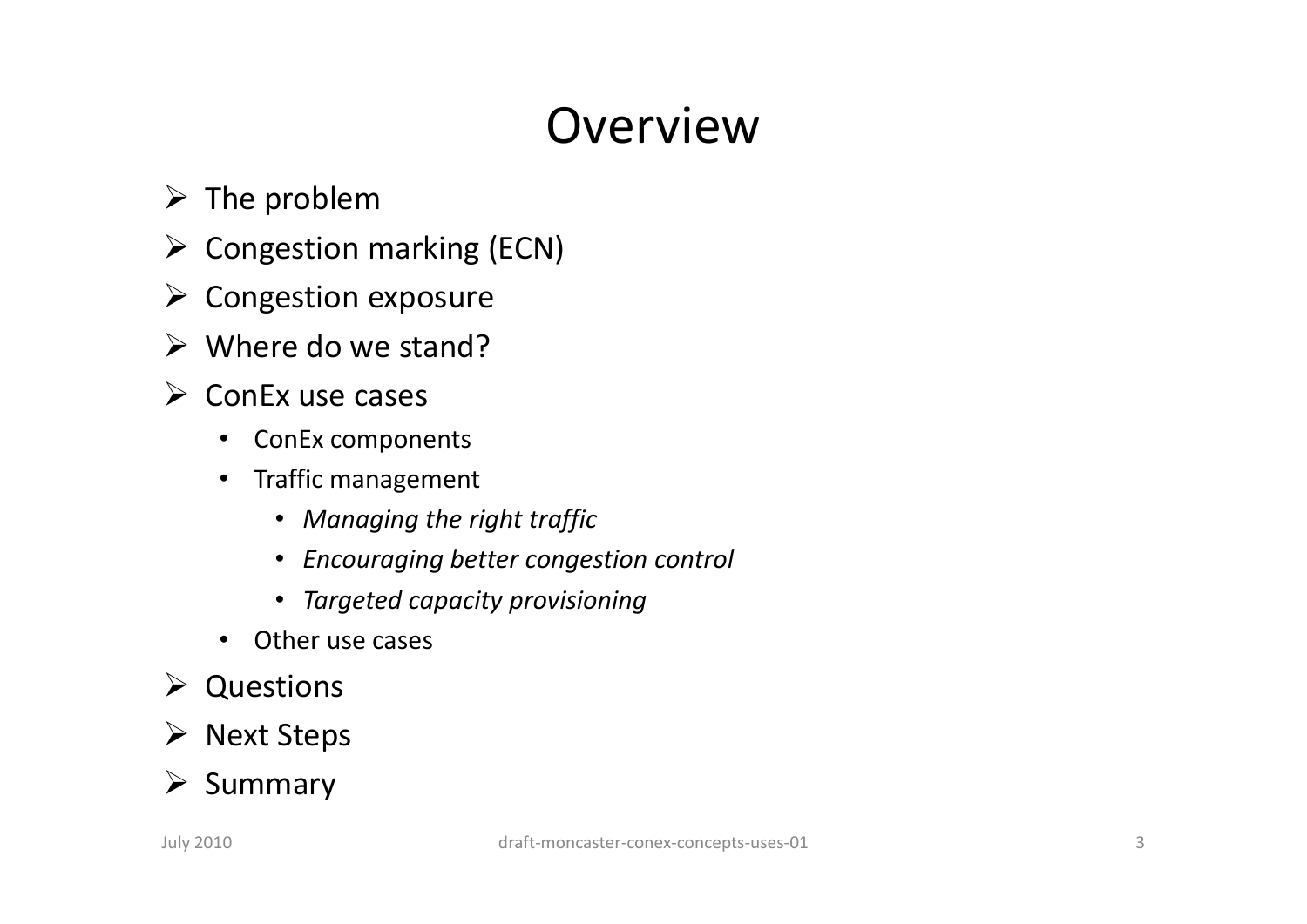## The Problem

- $\triangleright$  The problem can be characterised in at least two ways:
	- $\bullet$ Capacity Sharing – sharing limited resources between concurrent flows
	- $\bullet$ Congestion Management – improving performance and delay for all
- $\triangleright$  Understanding congestion is definitely key
	- $\bullet$ Too much traffic arriving too quickly = congestion
- > Capacity sharing currently myopic:
	- •In time (queues have no idea of past history of traffic)
	- •In space (traffic may be causing problems elsewhere)
- > Queues can only apply pressure by indicating congestion
	- •Best signalled in forward direction (unlike Source Quench)
	- •Requires honesty from receiver who wants the data as fast as possible
	- •Needs sender to reduce rate, but it would rather send fast too
- > Whole path congestion not visible at forwarding layer
	- •Can't tell whether traffic is responsive to congestion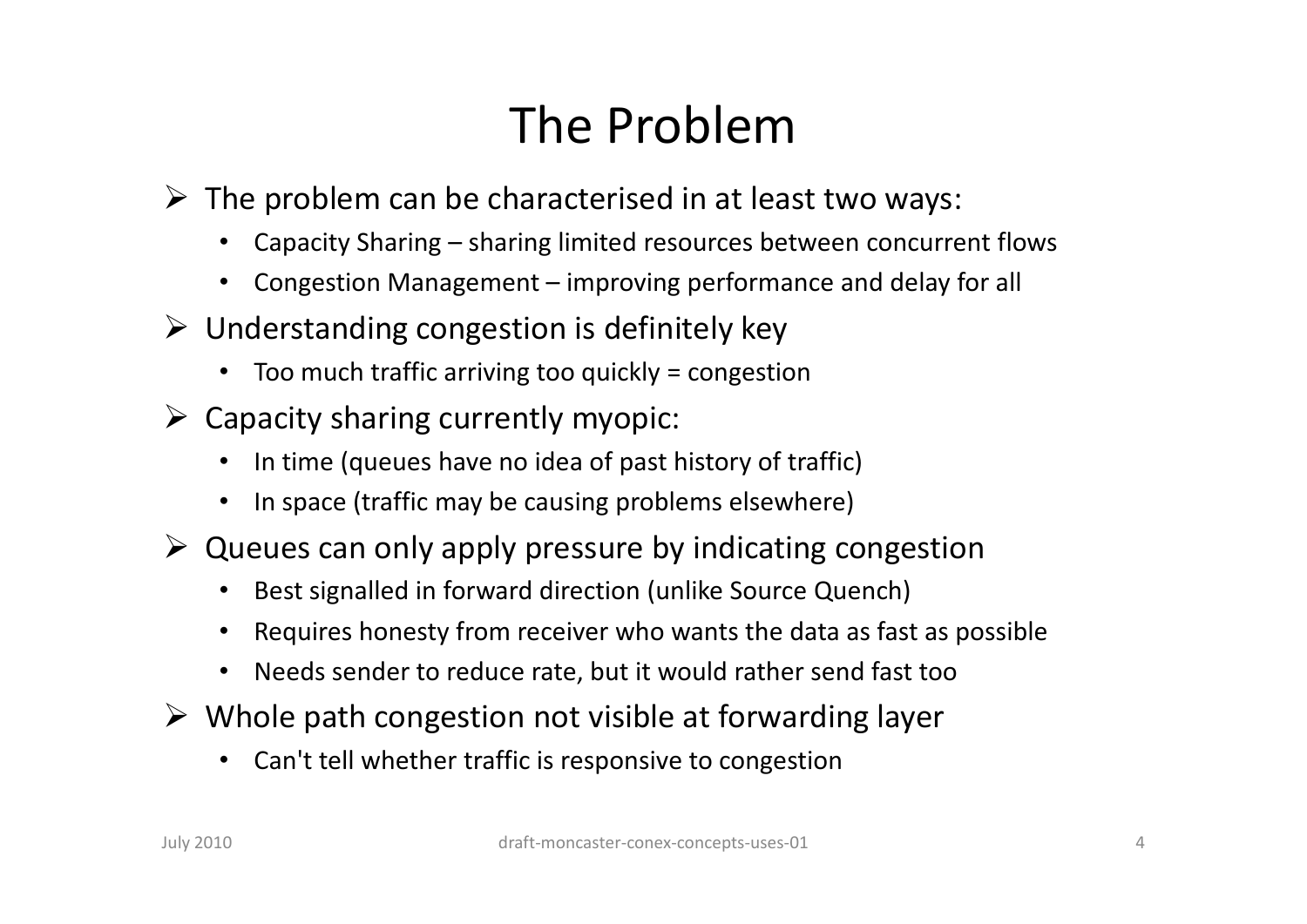### The Problem continued

- $\triangleright$  Capacity sharing suffers from a key problem how to measure it
- $\triangleright$  Current approaches (rate and volume) are bad as they don't reflect actual network conditions
- > Congestion is a good measure of impact on other users
- $\triangleright$  Congestion-volume is a better metric to measure this
	- $\bullet$ Congestion-volume = volume x congestion (units of bytes)
	- •Congestion-Rate = rate x congestion (units of bps)
	- $\bullet$ For a 1Mbps flow, 0.1% congestion = 125 bytes congestion-volume in 1 second
- > Congestion-volume is measure of how much excess traffic was in network over any sampling interval (millisec, minute, month, ...)
- > Congestion-volume can be measured per-packet, per-flow, per-user, per-network, ...
- ConEx means congestion-volume can be measured as easily as volume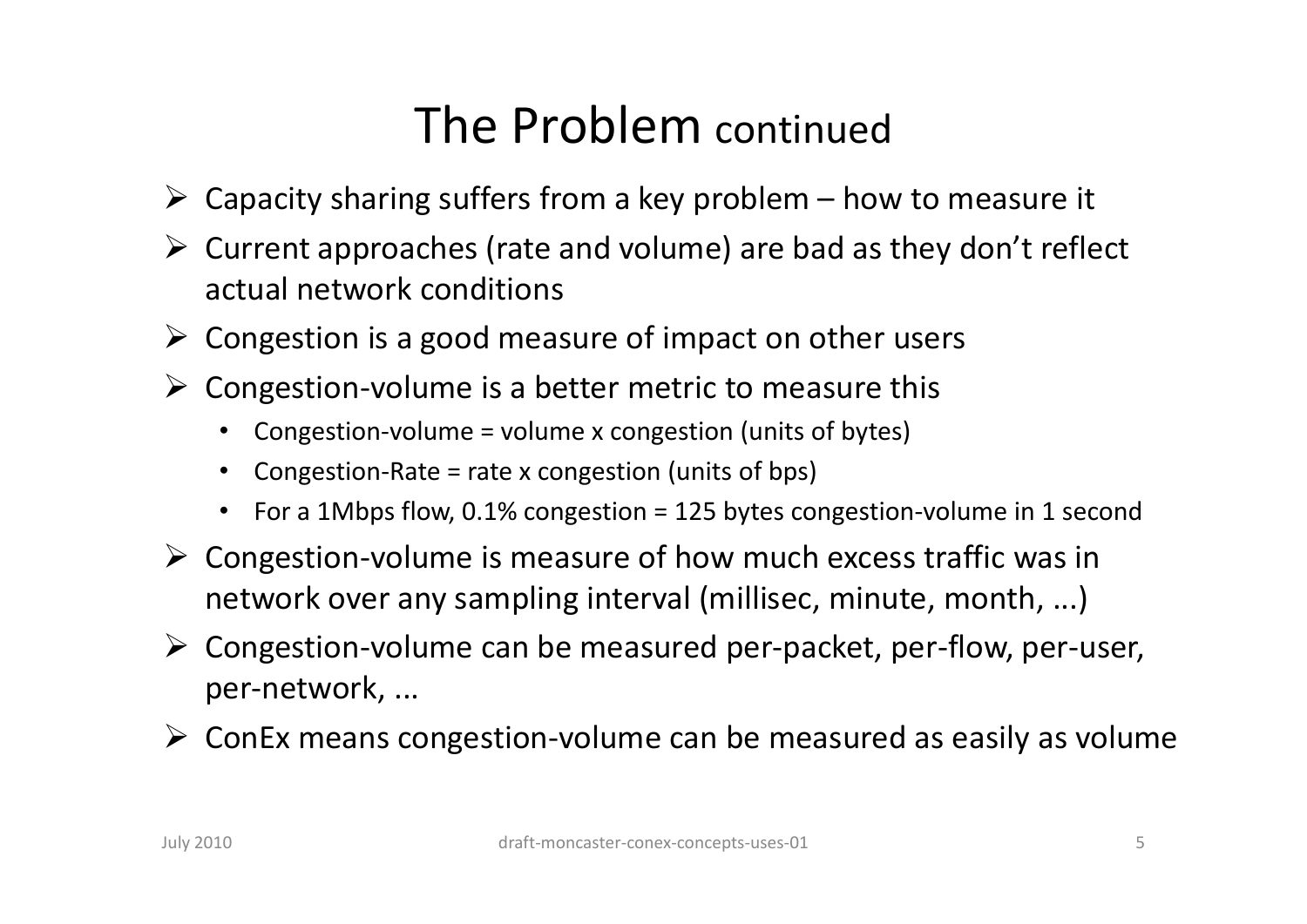## Congestion Marking (ECN)

- > Traditionally queues indicate congestion by dropping packets
	- •Relies on stateful transport to spot gaps in data
	- •Can lead to unwanted synchronisation effects
- RED improves this by dropping packets *before* queue overflows
	- •Packets dropped probabilistically
	- •Drop probability increases as the queue grows
- ECN builds on RED
	- •ECN marks packets instead of dropping them
	- Sender still responds as if there were a drop•
	- •But no data is lost so less re-transmission



 $\triangleright$  ECN shows how much congestion traffic has already experienced



But can't see how much congestion traffic is going to encounter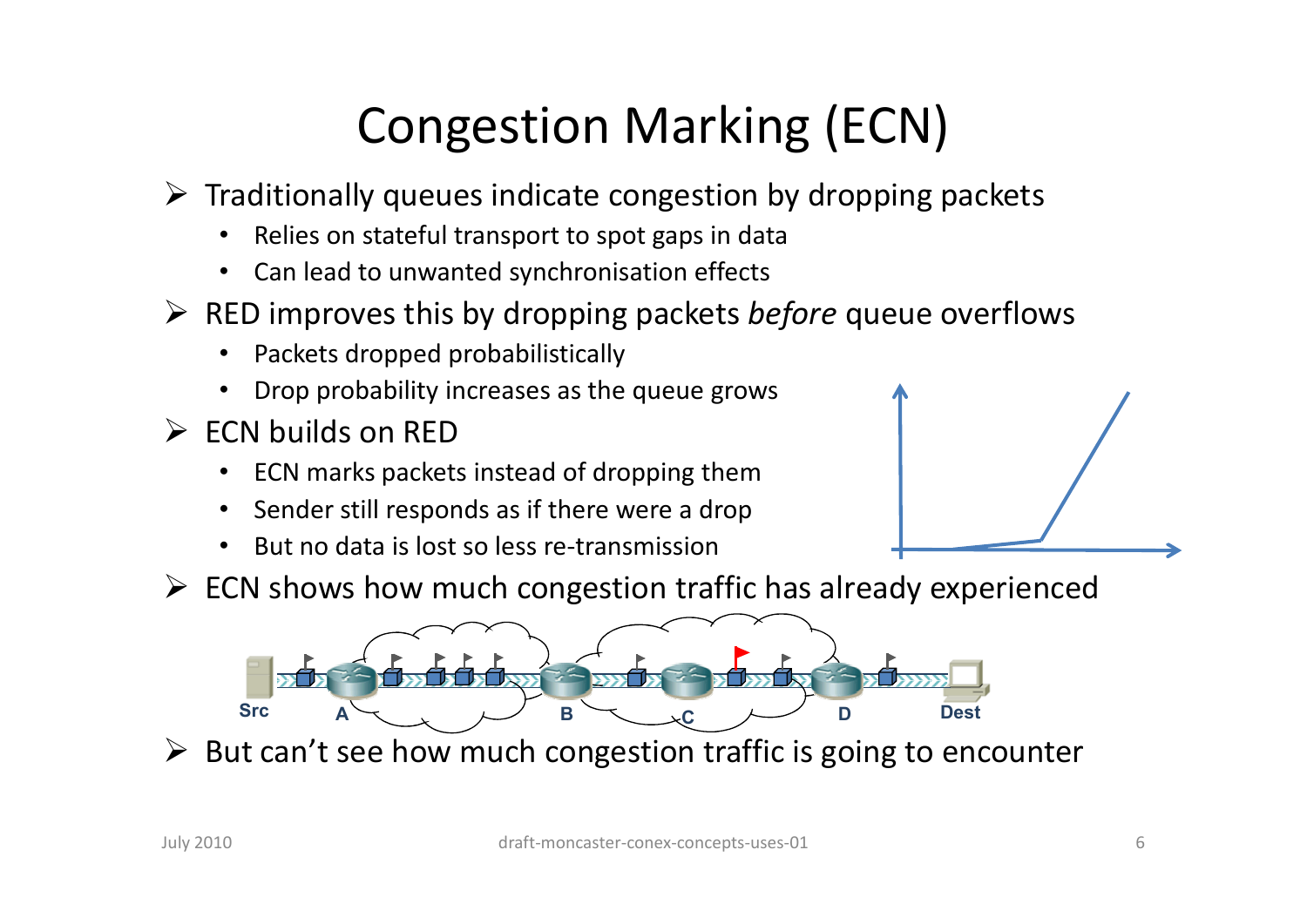## Congestion Exposure

- $\blacktriangleright$  Whole path congestion is hidden from network
	- •Congestion is known to the end-systems (ECN marks or loss)
	- •At any point, ECN reveals congestion so far
- $\blacktriangleright$ What is needed is knowledge of congestion on rest of path
- $\blacktriangleright$ ECN gives congestion experienced on every packet
- $\blacktriangleright$ ConEx sender adds congestion expected for every packe t
- $\blacktriangleright$ ConEx enables packets to carry<br>al **Congestion experienced** (e.g. ECN
	- *Congestion experienced (e.g. ECN markings)*
	- *b) Congestion expected (total congestion sender expects the packet to see)*
- $\blacktriangleright$ subtracting a from b gives congestion on rest of path

*0%1%* $(b - a)$  Congestion on rest of path (b) Congestion expected(a) Congestion experienced

 $\blacktriangleright$  $\triangleright$  ConEx mechanism to be defined in later document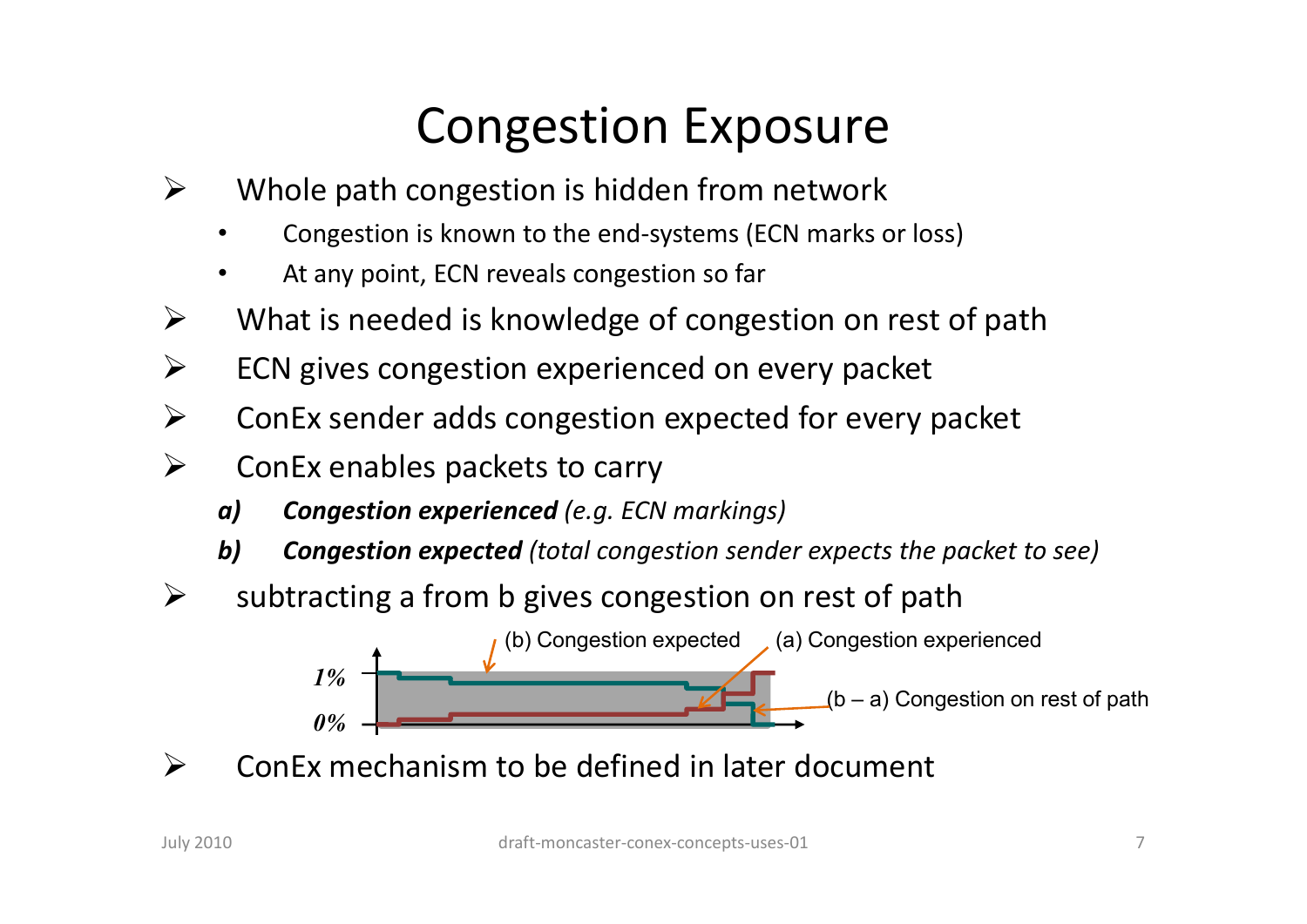### ConEx Design Requirements

- Accuracy ConEx info should be as accurate as possible.
	- $\bullet$ Congestion is measured in fractions of a percent
	- $\bullet$ Source must be trusted to correctly declare the expected congestion
	- $\bullet$ Destination must feed back accurate whole-path congestion
- $\triangleright$  Timeliness ConEx info needs to be as recent as possible
	- $\bullet$ design of network imposes min 1RTT delay
	- •Transport protocol should seek to minimise delays
	- $\bullet$ Feedback needs to be fast enough to prevent info going "stale"
- Visibility ConEx should be visible at every node on the pat h
	- $\bullet$ ConEx must be visible in IP layer
	- $\bullet$ ConEx markings need to survive tunneling, middleboxes, firewalls, etc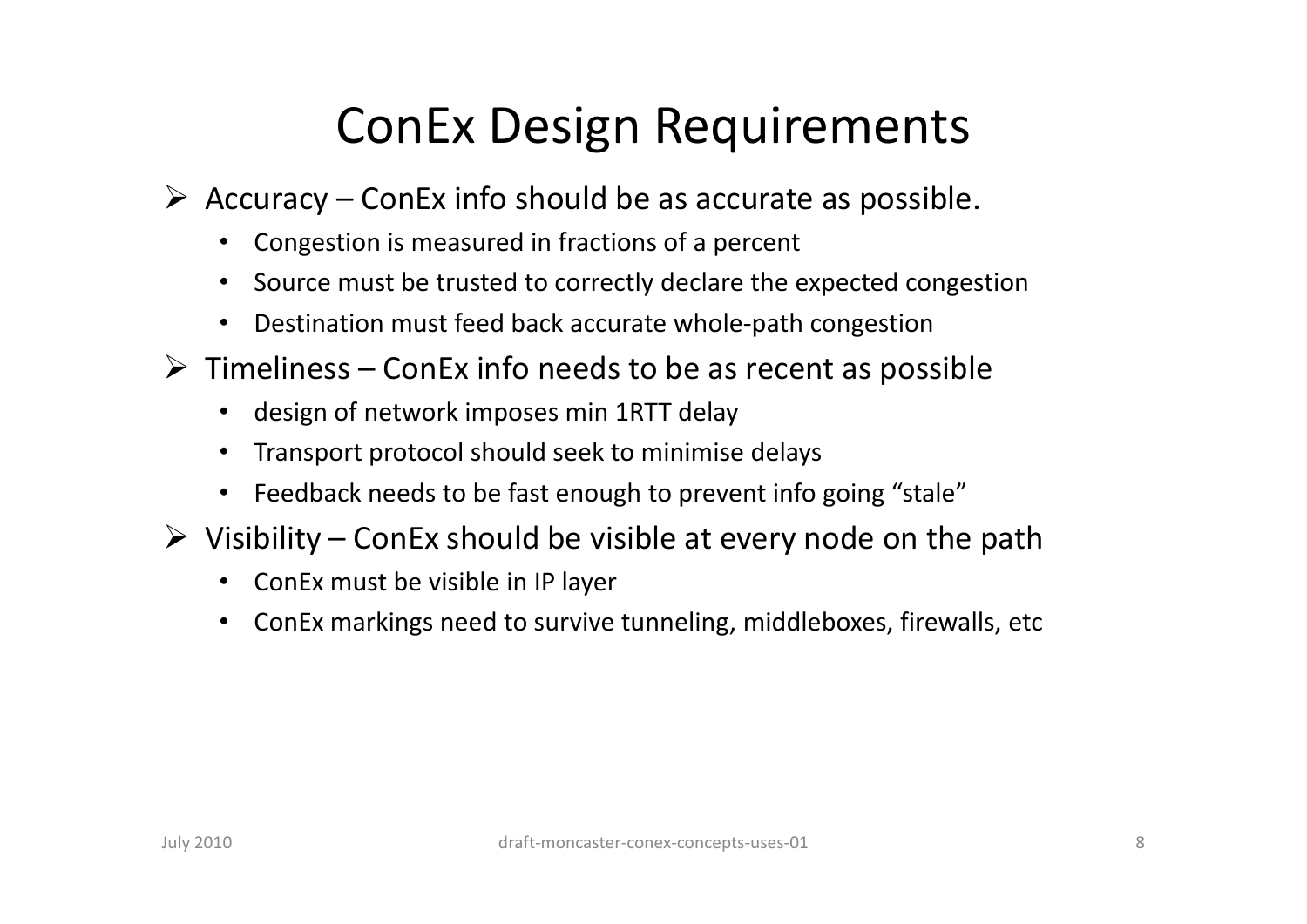## Where Do We Stand?

- > Long process leading up to chartering
- ▶ ConEx chartered in June 2010 with limited scope
- Concentrates on one usage scenario:
	- end hosts and receiving network are ConEx enabled (other networks might not be enabled)
	- $\bullet$ note difference between *Use Case* and *Usage Scenario*
- > Can consider other use cases:
	- "Experiments on use cases are encouraged and the WG will solicit feedback from such deployments. "
- This draft covers Milestone 1 "Use Cases Description" (info)
- Several use cases explored. Some go beyond charter, but demonstrate how powerful ConEx can be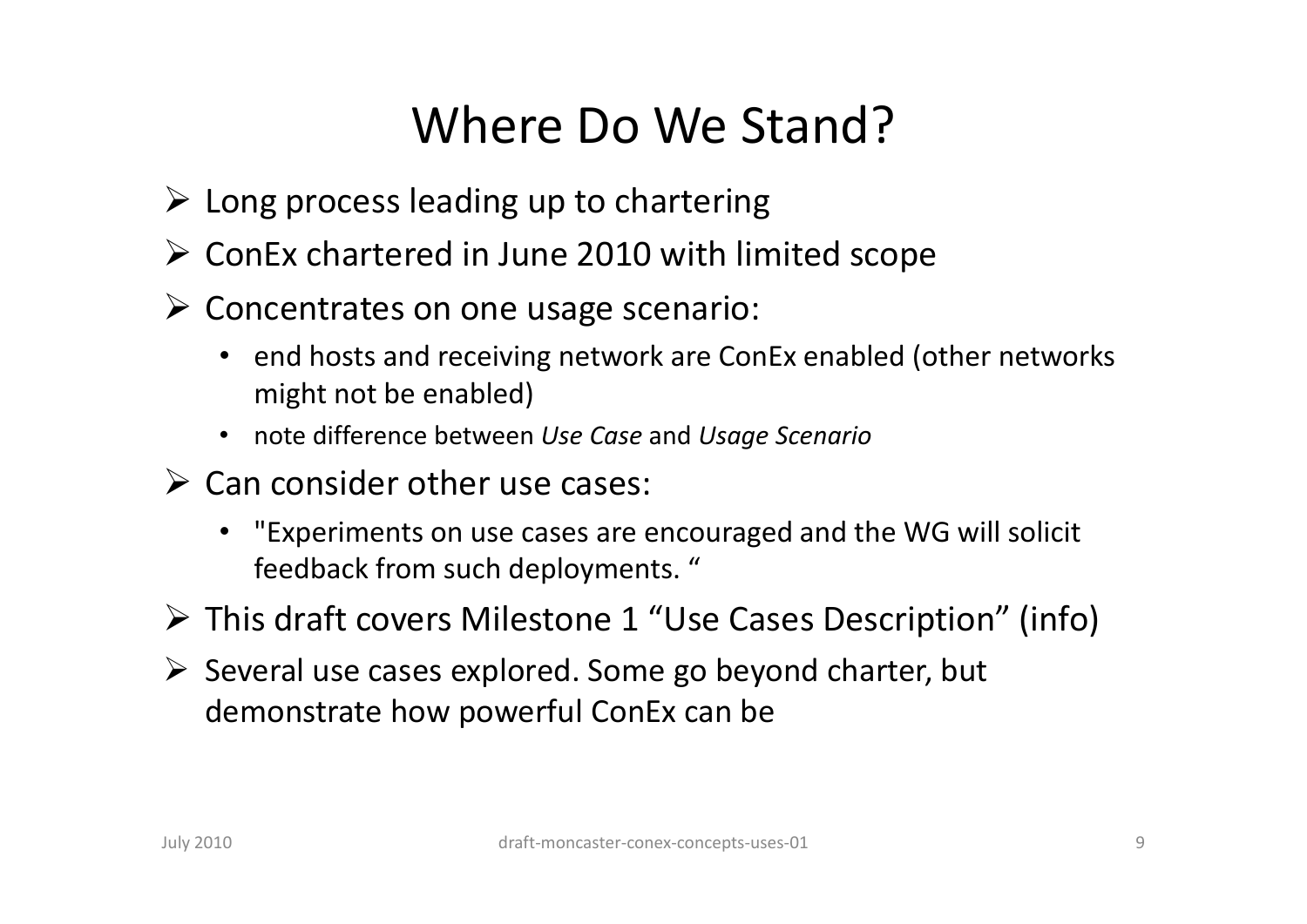#### ConEx Use Cases Introduction

- > Lots of use cases for ConEx
- Charter focuses on use cases for following scenario:



*Green elements ConEx-Enabled. Grey elements not Enabled*

 NB: the symmetry of most networks implies that **ISP Z** can be a ConEx-Enabled *source* network for any traffic that **Dest** sends into the network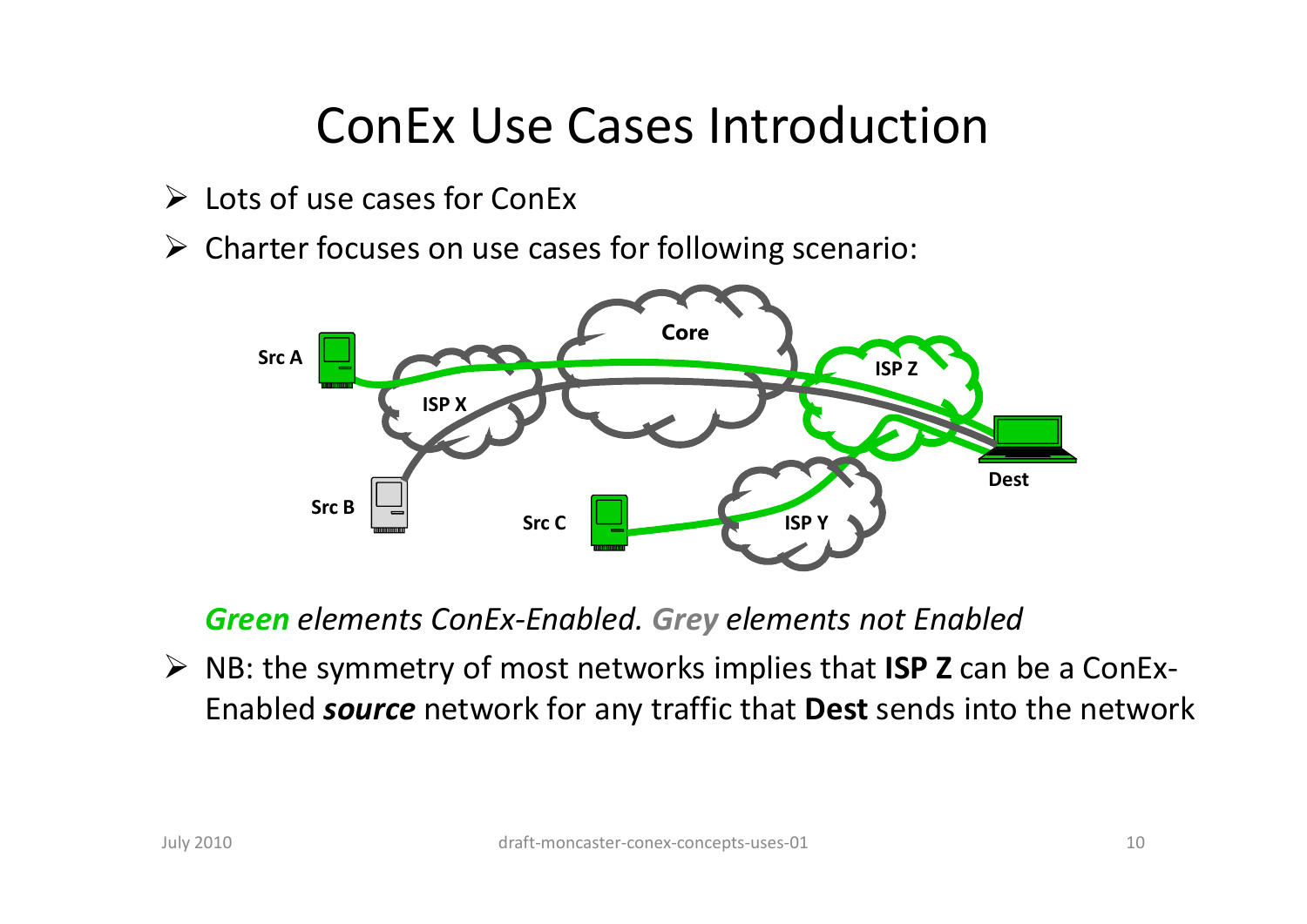## ConEx Components

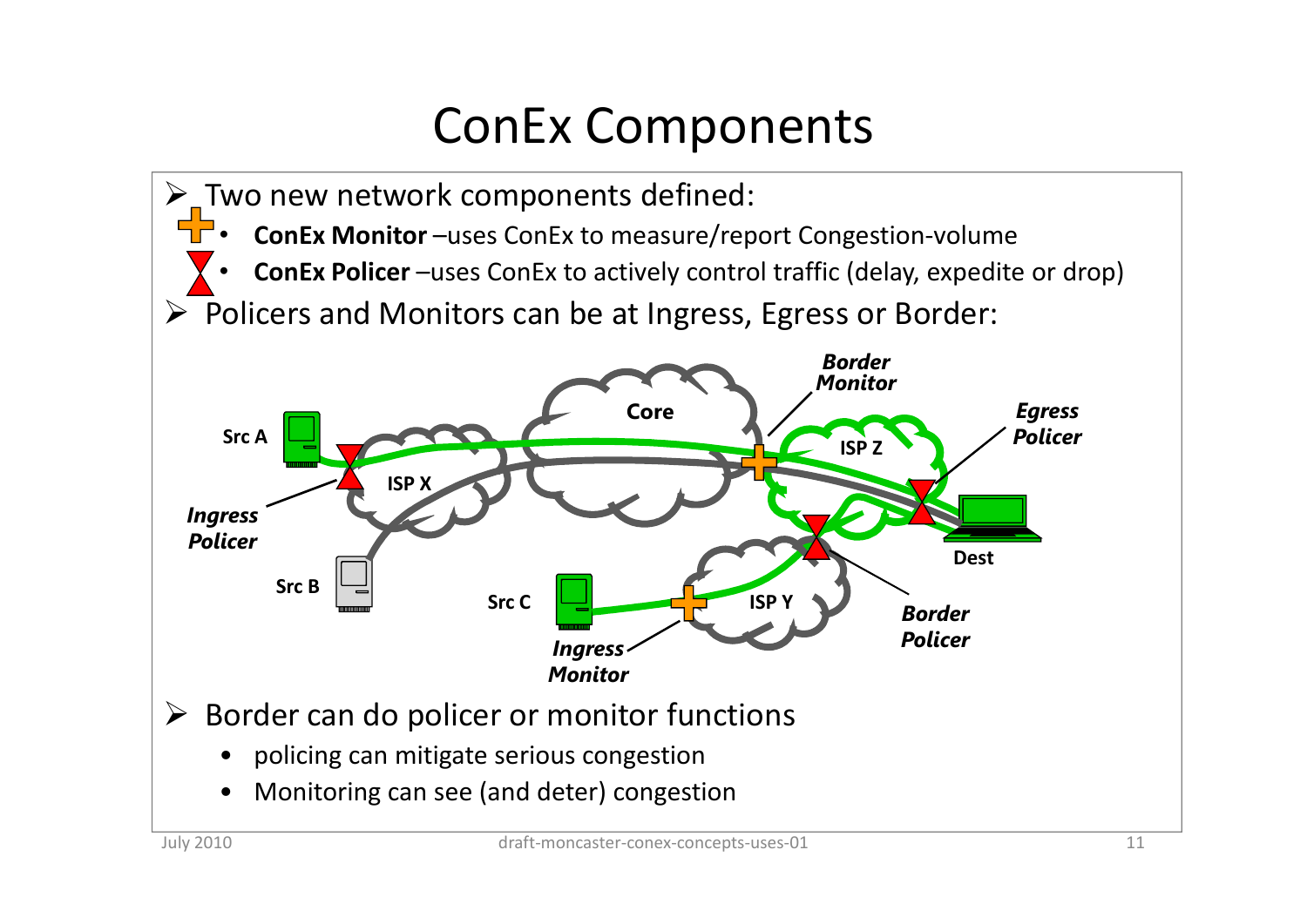## Traffic Management

- > ISPs often perform traffic management:
	- •Aim is to give majority of users an adequate service at peak times
	- •Users targeted based on application, traffic rate, volume transferred, etc
- $\triangleright$  ConEx policers offer an alternative:
	- •Each sender is declaring the congestion they expect to cause
	- •This can be used to control the impact they have on others
- > ConEx Egress policer identifies users with most congestion-volume.
	- •Prioritise traffic depending on congestion it has declared
	- •Penalise traffic that has caused excessive congestion

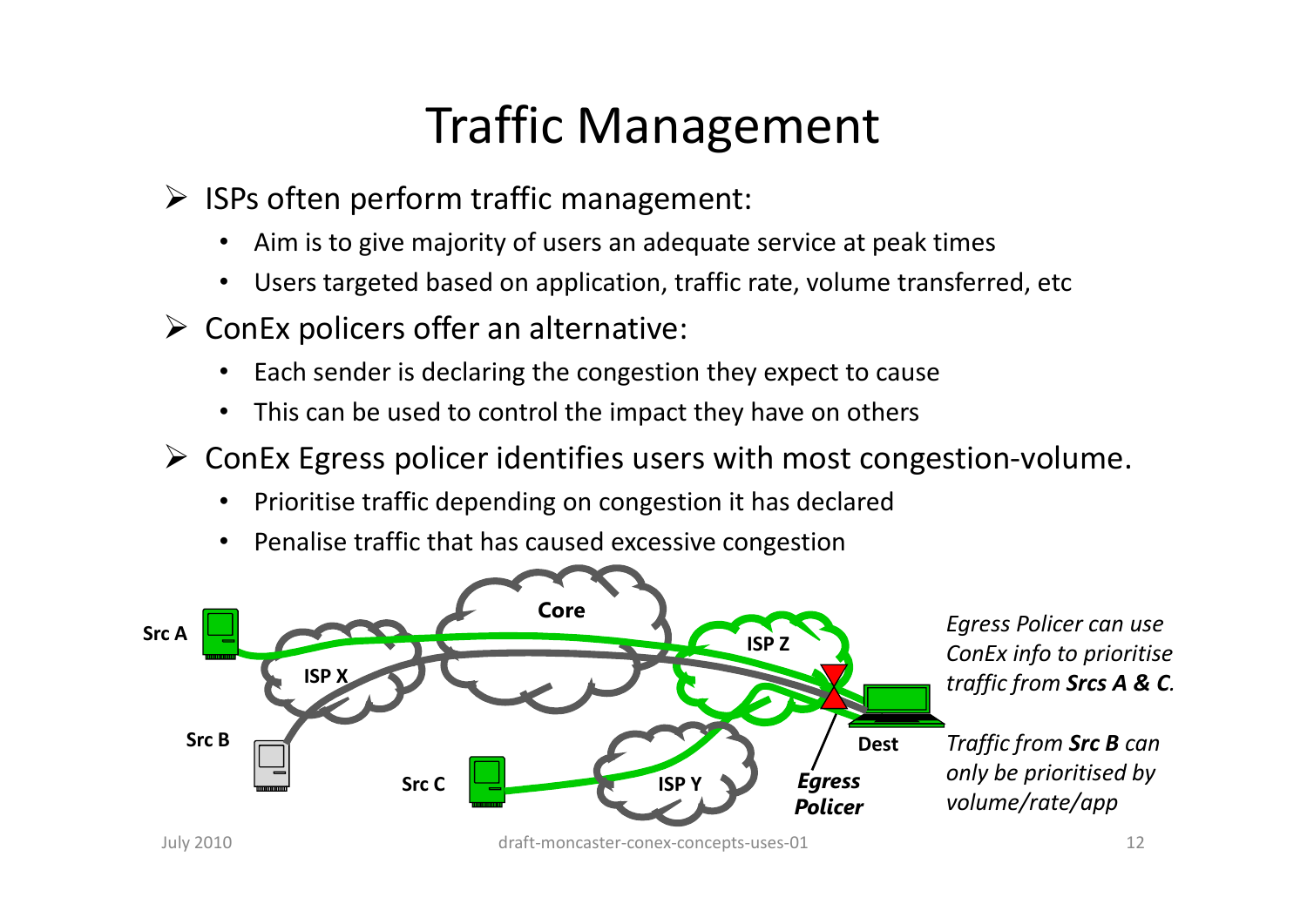## Managing the Right Traffic

- > Lots of debate about traffic management
	- $\bullet$ Current approaches tend to be relatively unfocused
	- •Assumptions made about when "peak time" happens
	- $\bullet$ Often targets specific applications - big problem for Net Neutrality camp
- > ConEx approach is better
	- $\bullet$ Only targets traffic that contributes most to congestion
	- •Because it monitors actual congestion it always knows when peak time is
	- $\bullet$ Wholly application-agnostic – only cares about impact of traffic on the network
- $\triangleright$  Overall this is better for ISP and its users
	- •Less damaging to customer relationships
	- •Allows some bandwidth differentiation without QoS in the net
	- •No need for expensive flow-aware kit in backhaul or access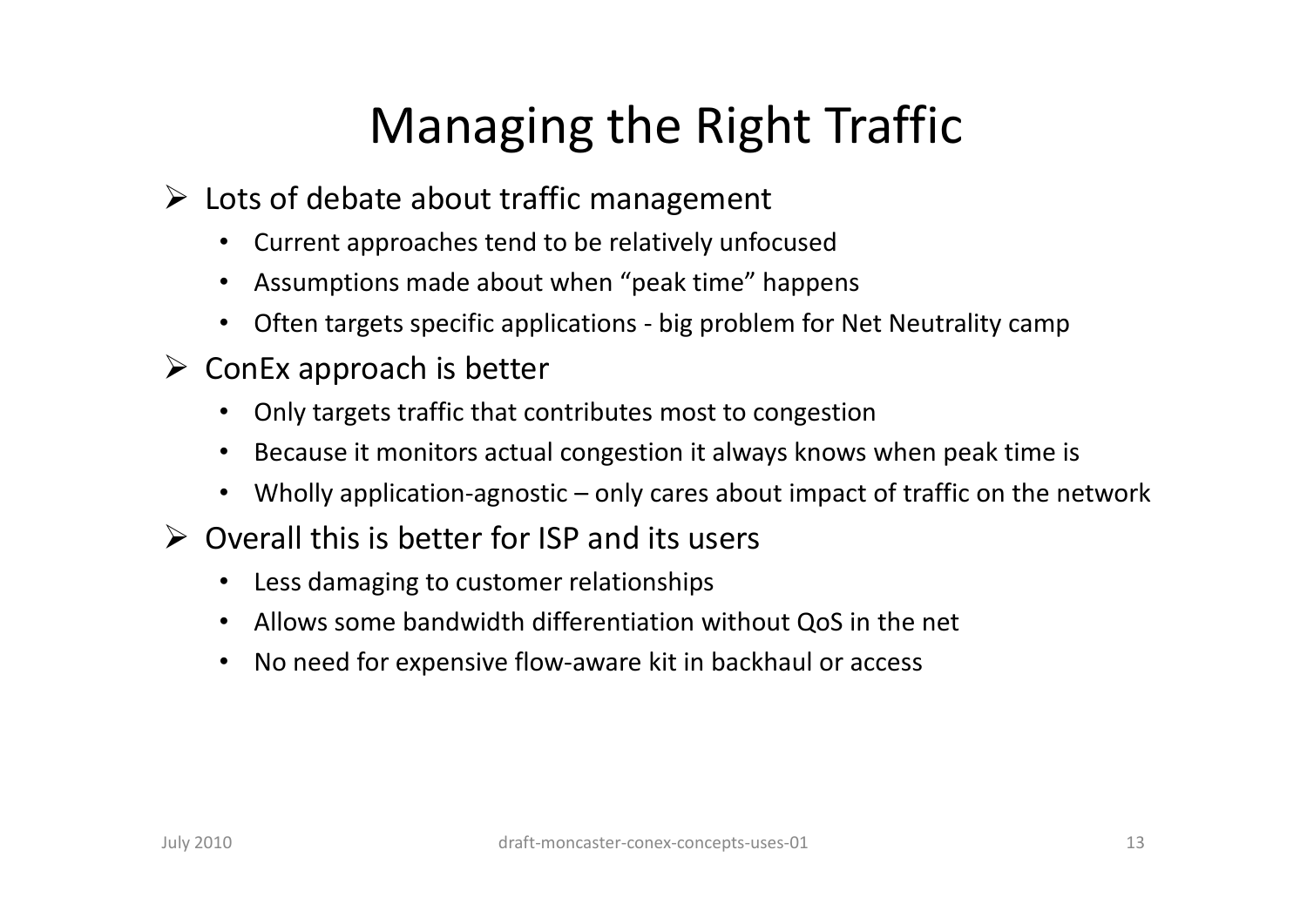## Encouraging Better CC

- > Lots of current work looking at better congestion control
- > LEDBAT introduced idea of highly reactive congestion control
	- $\bullet$ Designed for bulk data transfers which don't care about instantaneous rate
	- • Backs off as soon as it detects queue building - reacts to congestion before other transports need to
- MulTCP and related work introduced weighted congestion control
	- •Application chooses how much to react to congestion by assigning a weight
	- •High priority apps don't back off much, low priority back off more
	- •Logical extension is fully weighted congestion control

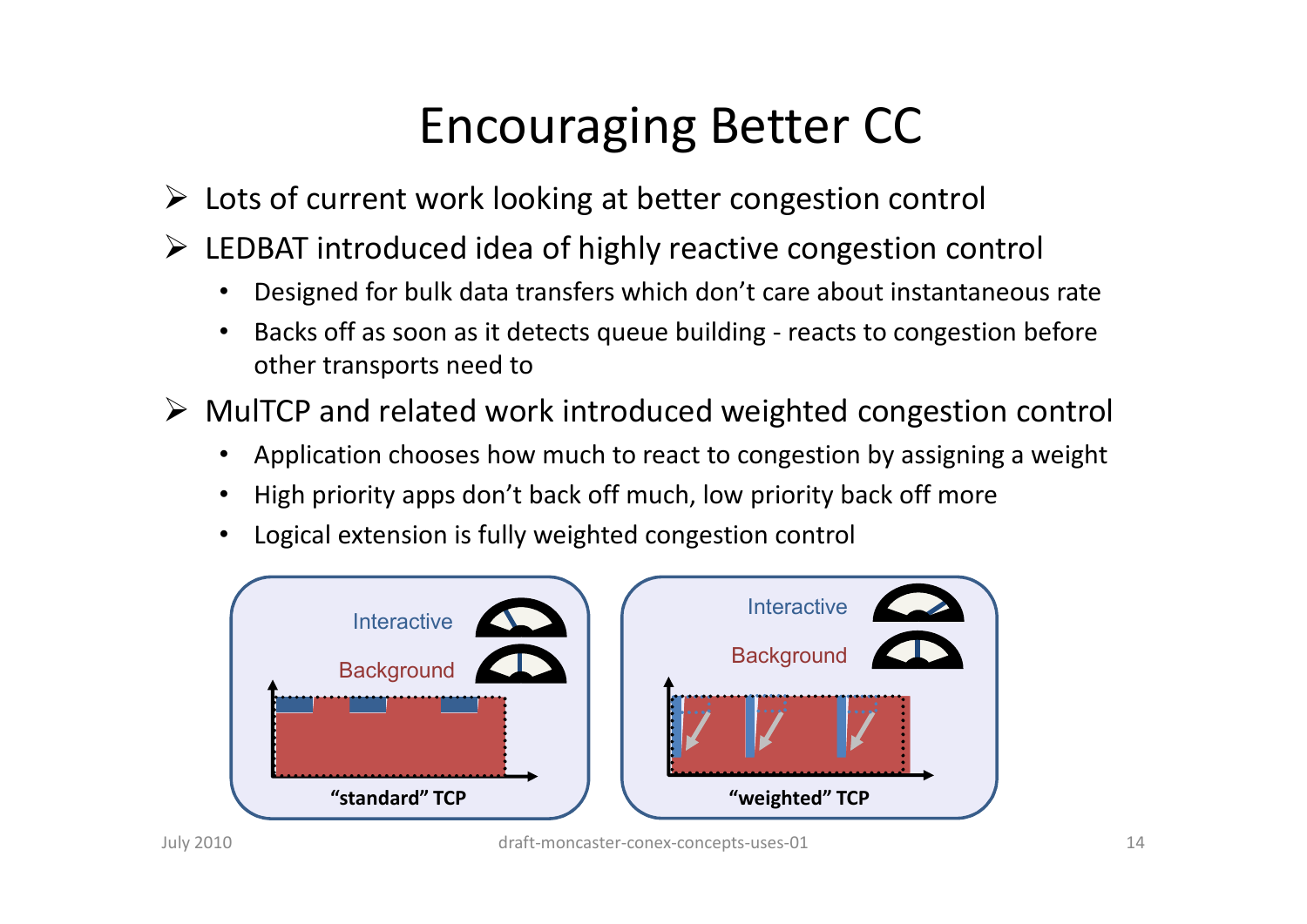## Encouraging Better CC continued

- > Current traffic management disincentivises use of LEDBAT
	- $\bullet$ LEDBAT still transfers high volumes, so is still targeted
	- $\bullet$ LEDBAT used for applications like P2P, so is still targeted
	- $\bullet$ LEDBAT can still reach high data rates, so is still targeted
- > ConEx encourages LEDBAT-like transports
	- $\bullet$ ConEx based traffic management brings correct incentives
	- •Traffic is controlled based on congestion it causes
	- $\bullet$ LEDBAT causes less congestion so gets less control
- > ConEx encourages use of more adaptable congestion controls
	- •Applications choose how reactive they want to be
	- •Interactive applications can react less to maintain their quality
	- •Background applications can back off more and recover at quieter times
	- $\bullet$ All that matters is overall Congestion-volume...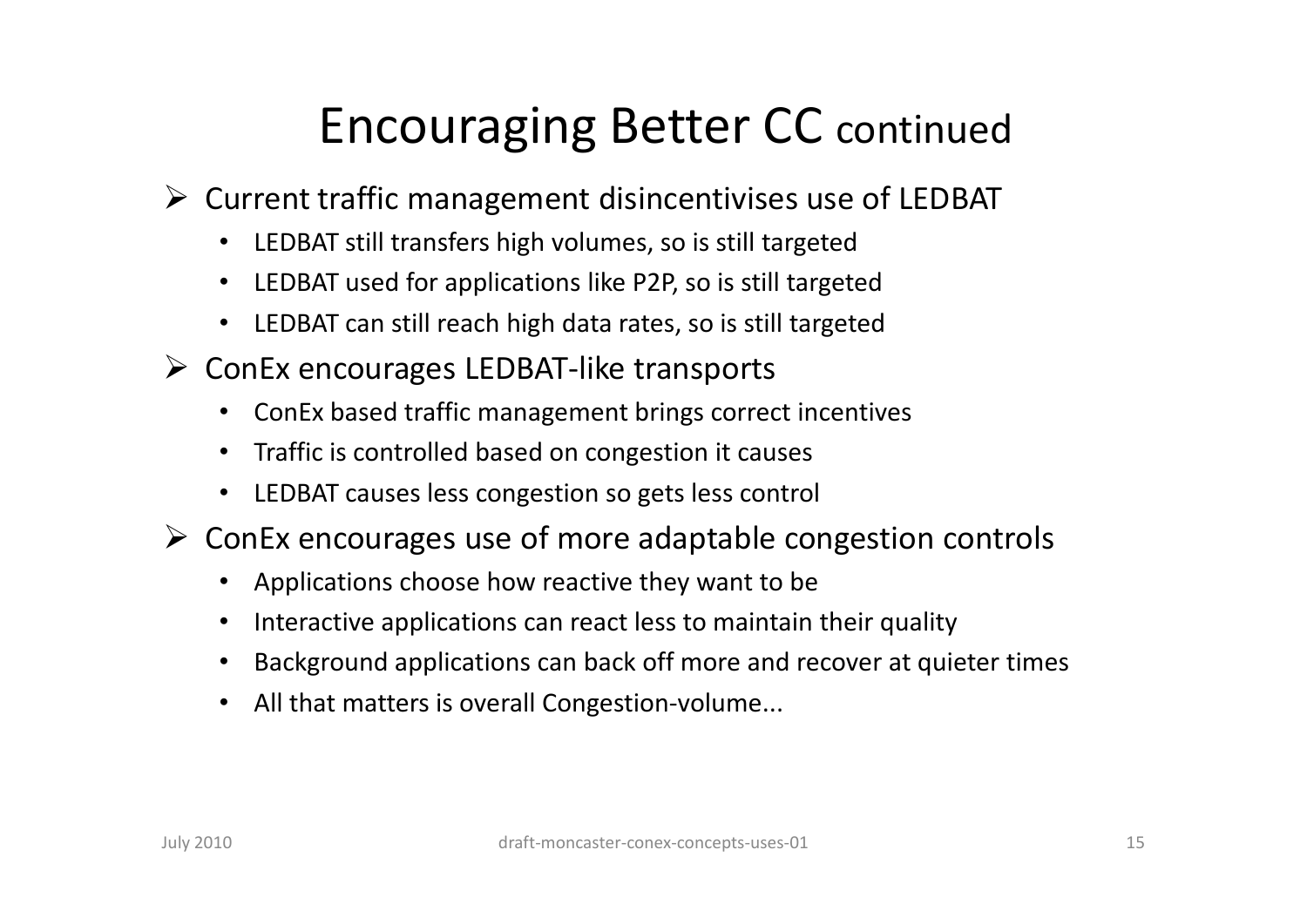## Targeted Capacity Provisioning

- Better traffic management means:
	- $\bullet$ Users stop causing unnecessary congestion
	- $\bullet$ Protocol designers avoid unnecessary congestion
- $\triangleright$  So any congestion remaining reflects real demand
- > Congestion-volume can be used to measure this demand
	- •Can measure at each physical interface
	- •Can measure over investment timescales
	- Can identify precise capacity demand
- Without ConEx you can't tell if demand is real
	- •Investments may be "wasted"
	- $\bullet$ Users may not see real benefit
- $\triangleright$  More on this in next revision...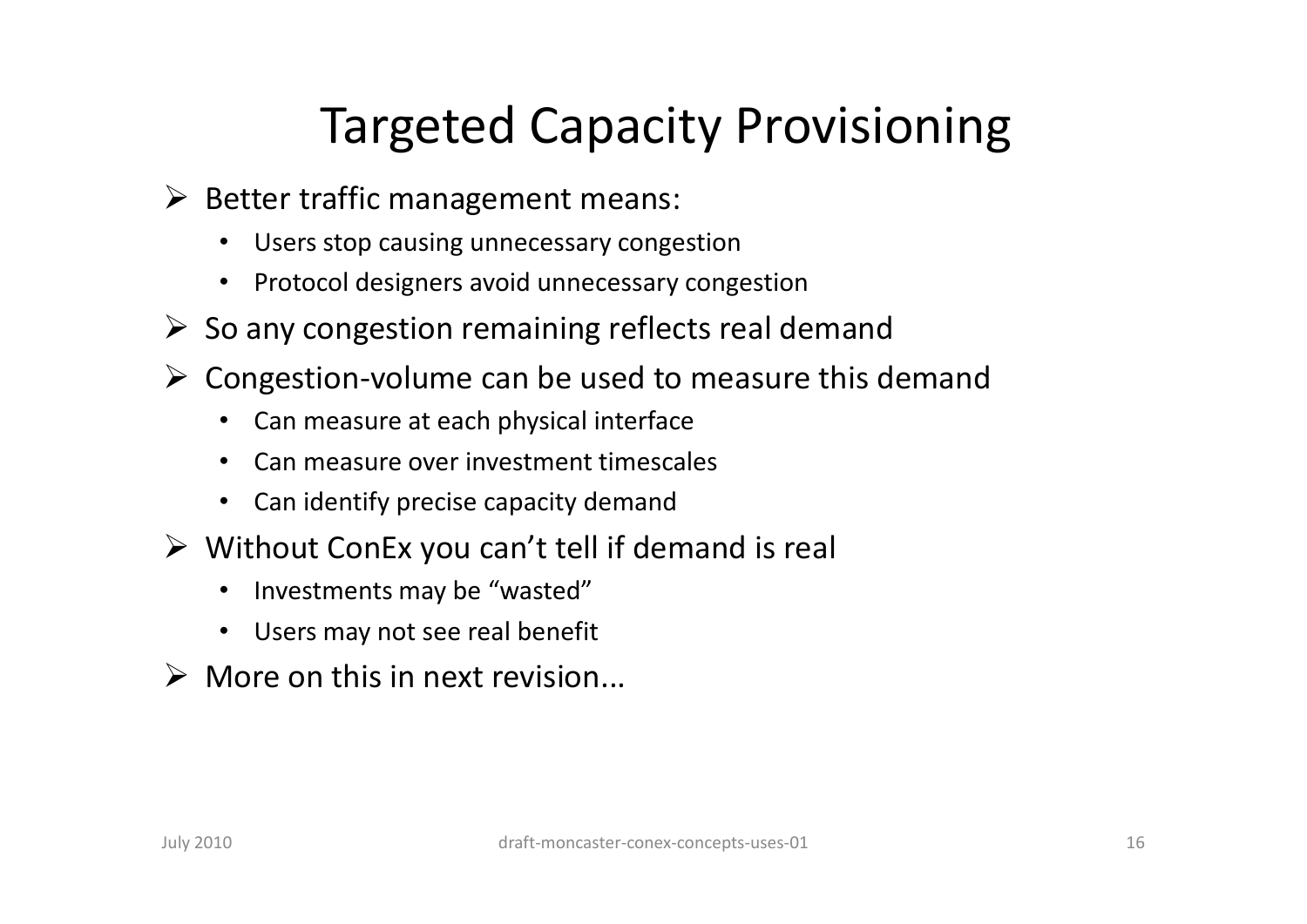### Other Use Cases

- $\blacktriangleright$  Charter focused on ConEx-enabled destination network
	- •CDN distributing e.g. Movies; User watching VoD;
- $\blacktriangleright$  Can add ingress policing for traffic heading in other direction
	- •End user transferring P2P; Live video chat with remote user via relay server;
- $\blacktriangleright$  3 other use cases already discussed in draft:
	- • ConEx for DDoS mitigation – network can identify and track excess congestion and block it before it causes problems. This could be a big incentive to deploy
	- • ConEx "QoS" (builds on weighted CC) – user can prioritise traffic with no network involvement. Makes sense with ingress policing.
	- • Congestion accounting: works best with full deployment. But even simple deployment at sender allows operators to monitor congestion-causing traffic
- $\blacktriangleright$  Other use cases discussed on mailing list. Intend to add more use cases to draft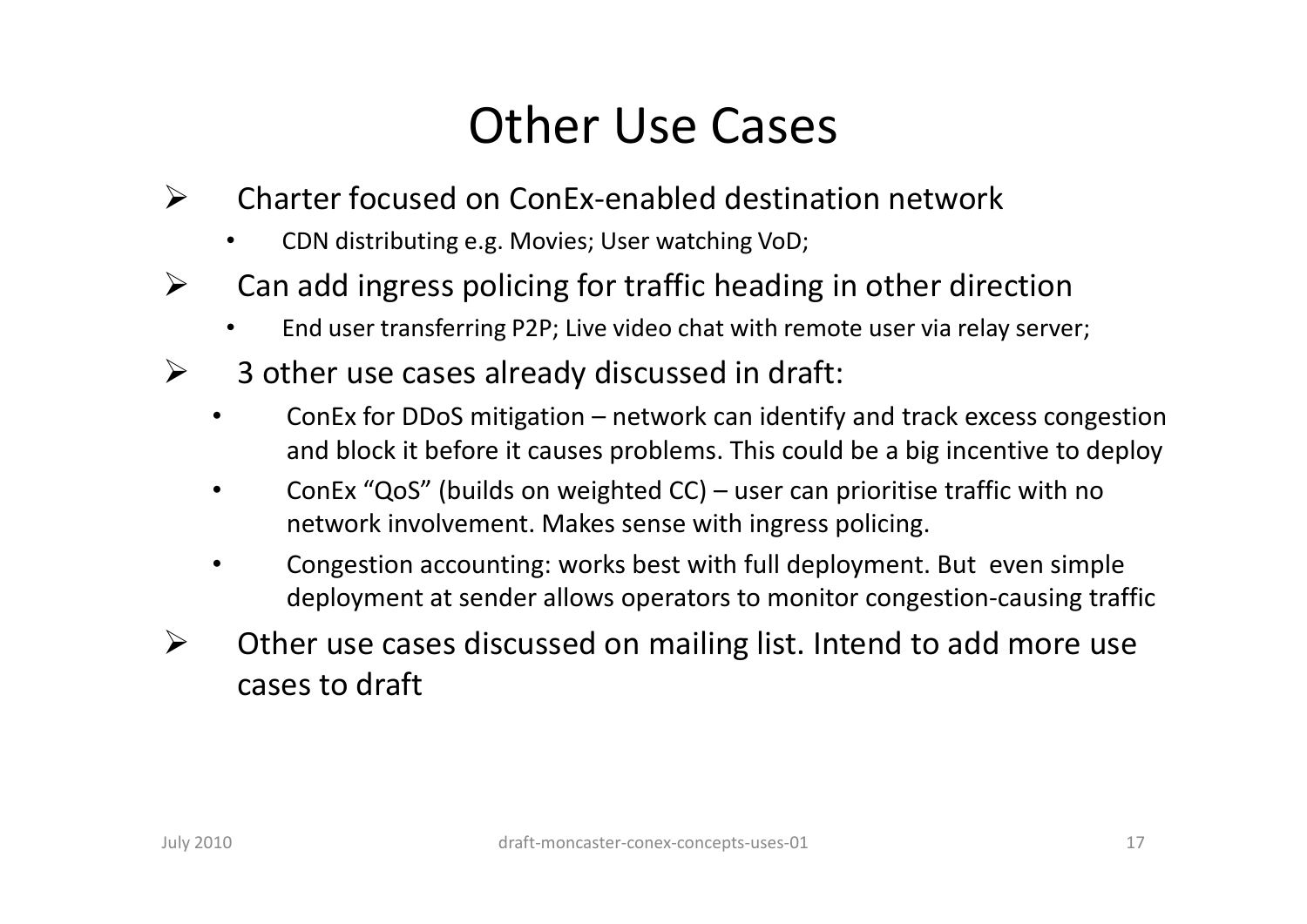# Questions

- $\bullet$ Did we pick a reasonable set of use cases?
- Should we add a non-commercial use case like campus, corporate, etc?

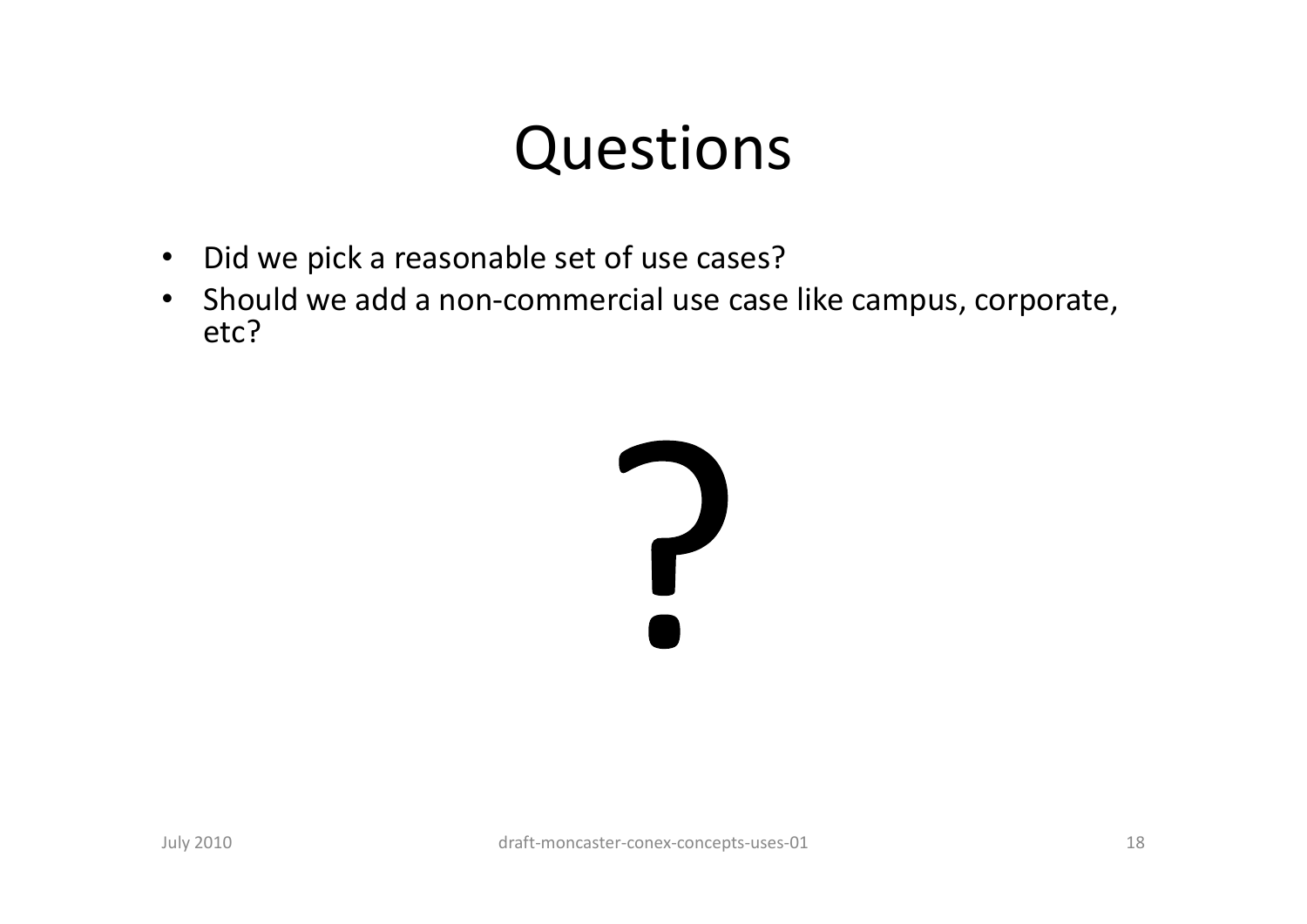## Next Steps

- Believe this is ready for adoption as first WG draft
- $\triangleright$  Lots of work already done
- $\triangleright$  Discussions on and off list
	- $\bullet$ Need to tweak layout
	- •Might add more use cases from those suggested on mailing list
	- $\bullet$ Expand "Other Issues" section
- > Big question: How can we summarise ConEx?
	- •A way to reduce overall congestion?
	- $\bullet$ A metric to improve capacity sharing?
	- $\bullet$ A metric to allow better traffic management?
	- •All the above and more?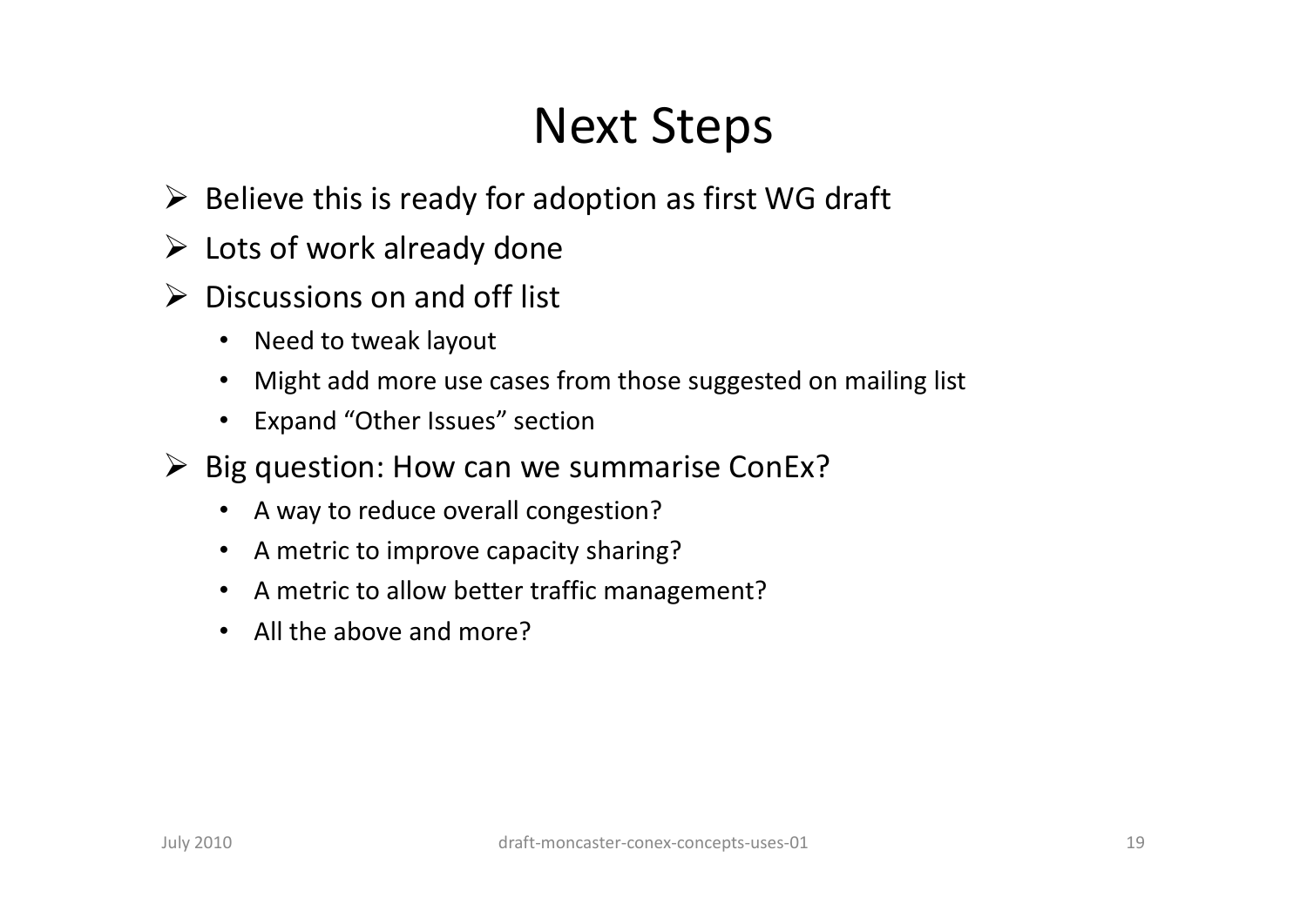## **Conclusions**

- $\triangleright$  This draft describes some of the use cases for ConEx
- $\triangleright$  By no means exhaustive this is a radical idea that will generate some truly innovative uses
- $\triangleright$  Included a brief description of a possible mechanism as readers need that to understand the use cases
- > Congestion-volume is the key metric for controlling capacity sharing
- $\triangleright$  Introduced the ConEx Monitor and the ConEx Policer
- $\triangleright$  Highlighted several use cases, concentrated on one in particular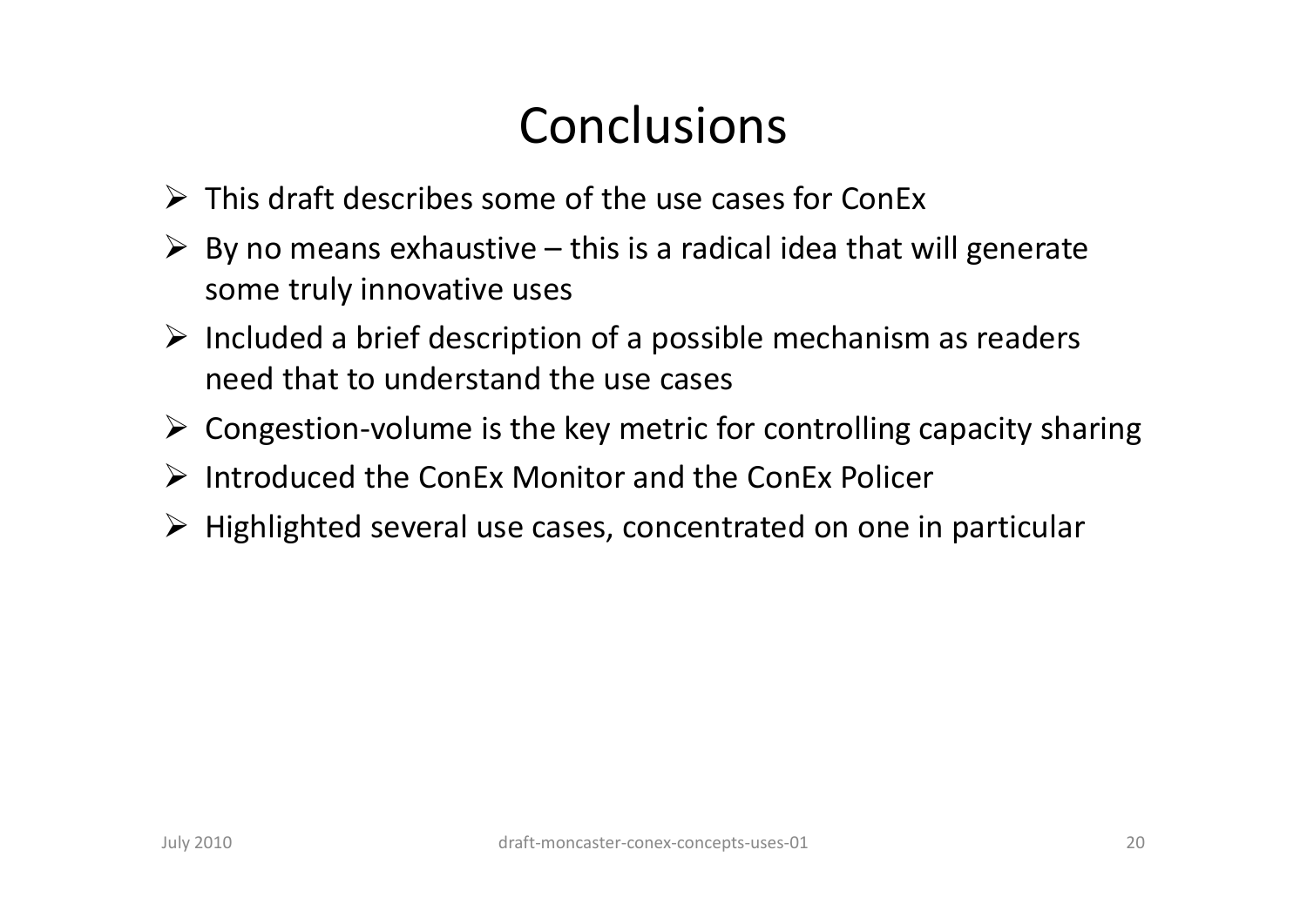## ConEx Concepts and Uses

spare slides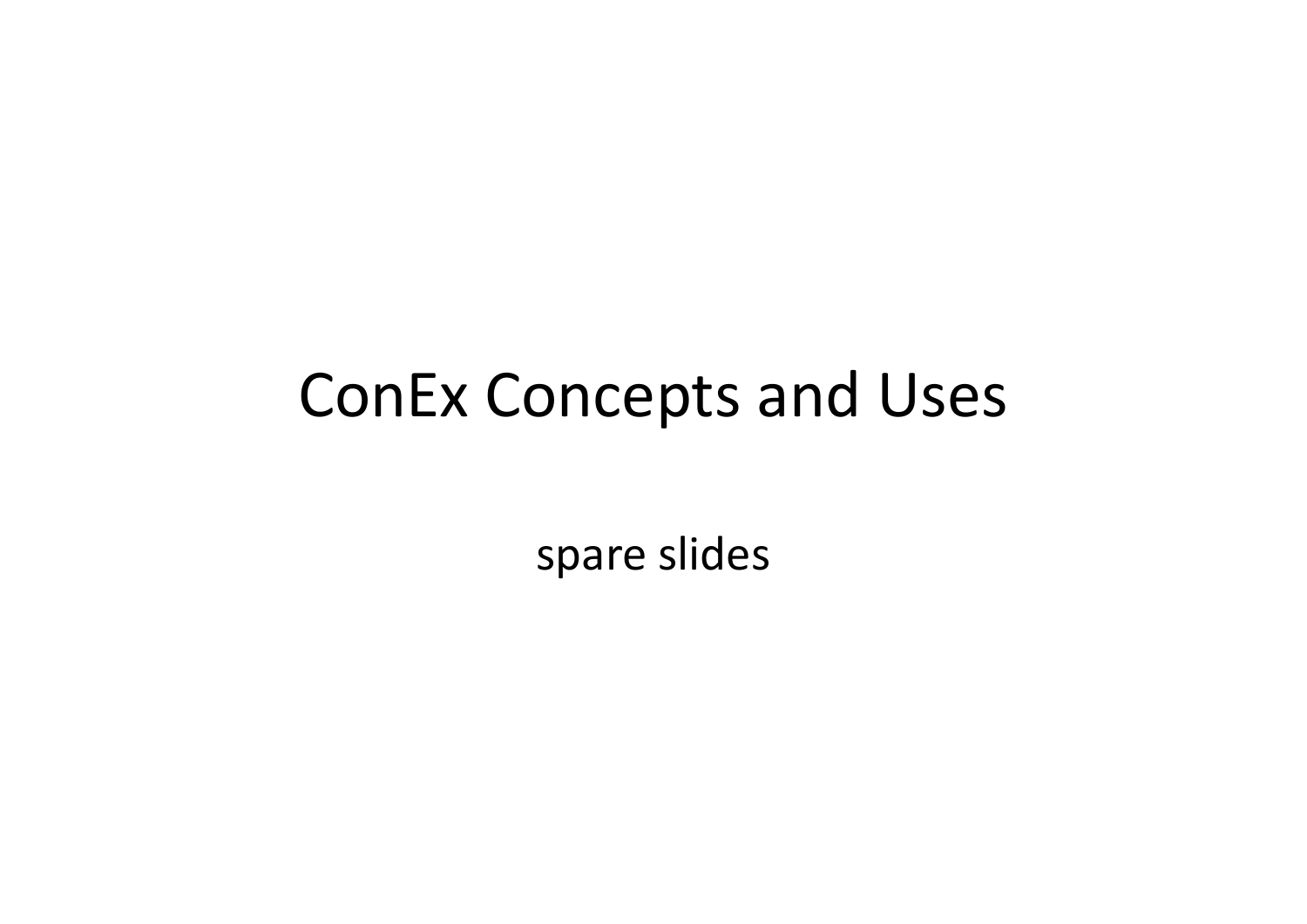## ConEx verifier

- So far have presented ConEx in "naive" manner
	- $\bullet$ Assumes sender is reasonably honest
	- $\bullet$ Assumes no-one wants to subvert ConEx info
- $\triangleright$  ConEx verifier can check this
	- $\bullet$  Uses moving average to ensure Congestion-experienced ≈ Congestionexpected for given flow
	- Can penalise flows that have marked imbalance over time $\bullet$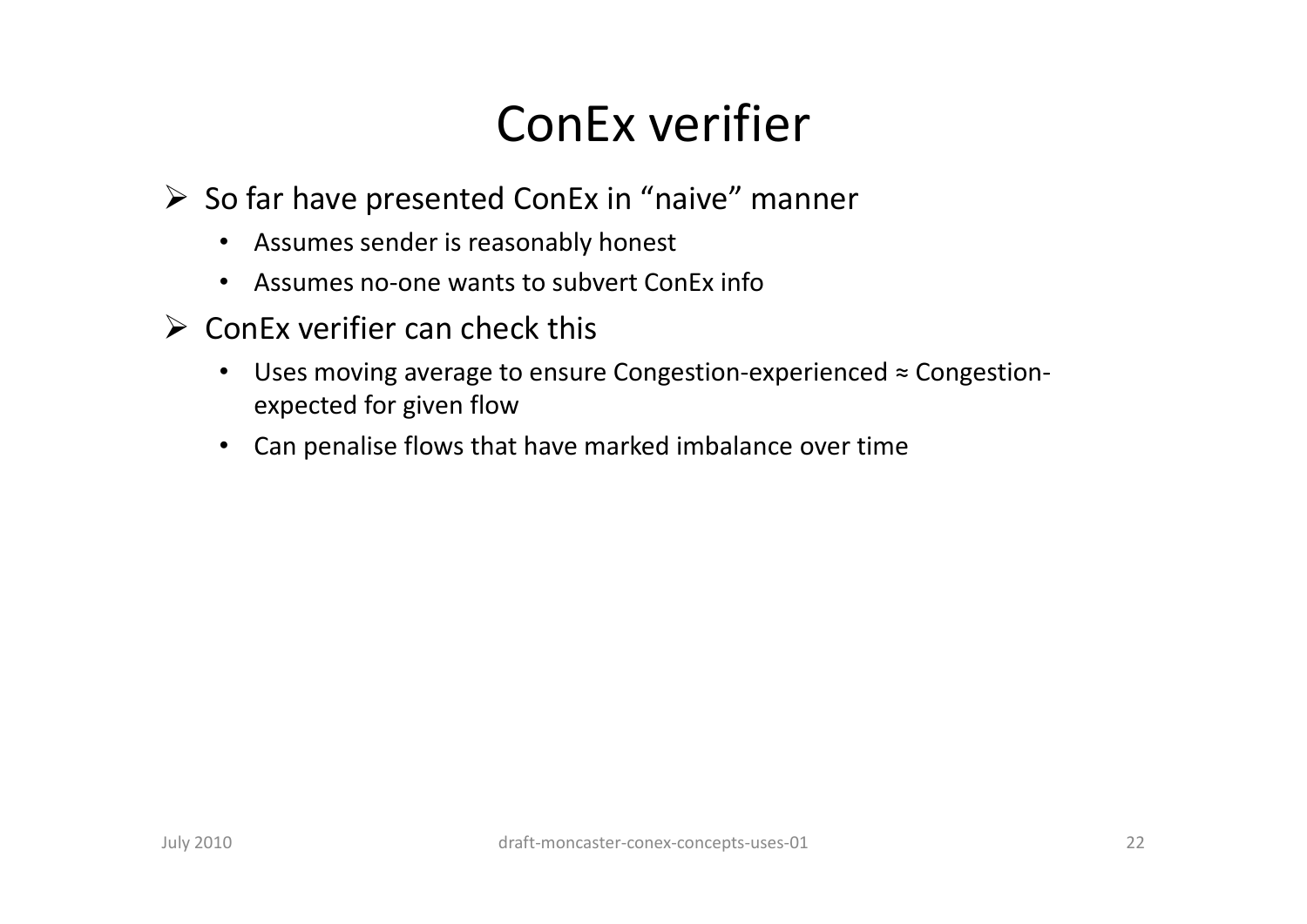## mediating between modern cc's

- $\triangleright$  The world used to be a simpler place:
	- $\bullet$ Traffic was TCP or UDP
	- •End-systems followed same basic rules
	- $\bullet$ Most traffic simple bulk data
- > Things are much more complicated now:
	- •Lots of different congestion controllers (CUBIC, Compound, etc)
	- $\bullet$ Traffic mix much more complex now (streaming video, interactive chat, etc)
- > ConEx allows for any congestion controller imaginable
	- •Only thing that matters is overall contribution to congestion-volume
	- $\bullet$ User (or their apps) free to make their own choices